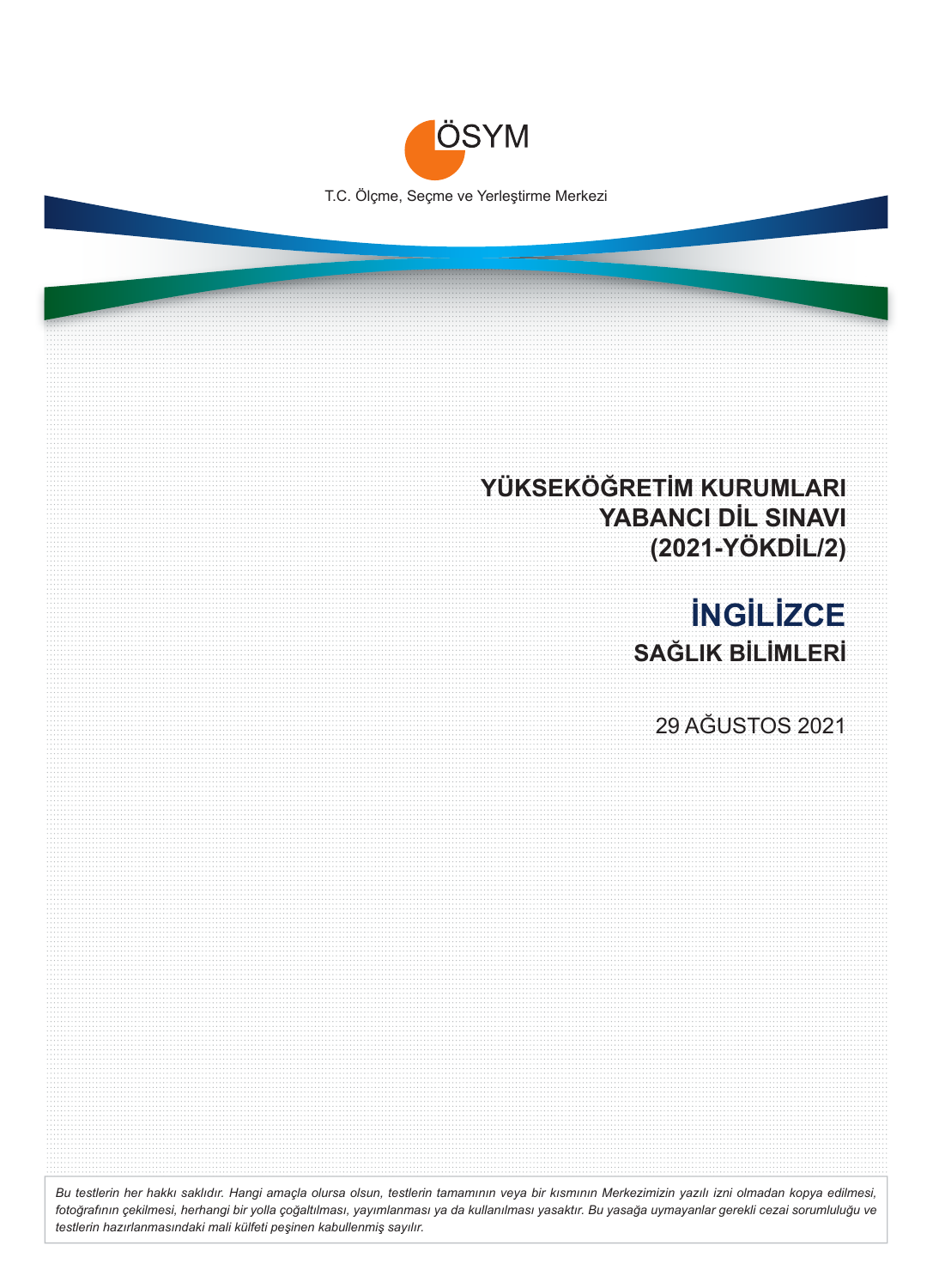BU

- 
- 
- 
- 
- 
- **1. CONTRACT ANNA**<br>
1. Bu kitapo**kia toplam 80 soru bulunmaktadır.**<br>
2. Bu sınav için verilen cevaplama süresi 180 dakikadir $G_3$  savit.<br>
2. Bu sınav için verilen cevaplama süresi 180 dakikadir $G_3$  savit.<br>
3. Bu sınav iç Cevap kâğıdında bir soru için birden çok cevap yeri işaretlenmiş-<br>se o soru yanlış cevaplanmış sayılacaktır. İşaretlediğiniz bir cevabı değiştirmek istediğinizde, silme işlemini çok iyi yapmanız gerektiğini unutmayınız.
- 7. Sınavda uyulacak kurallar bu kitapçığın arka kapağında belirtilmiştir.<br><br/>S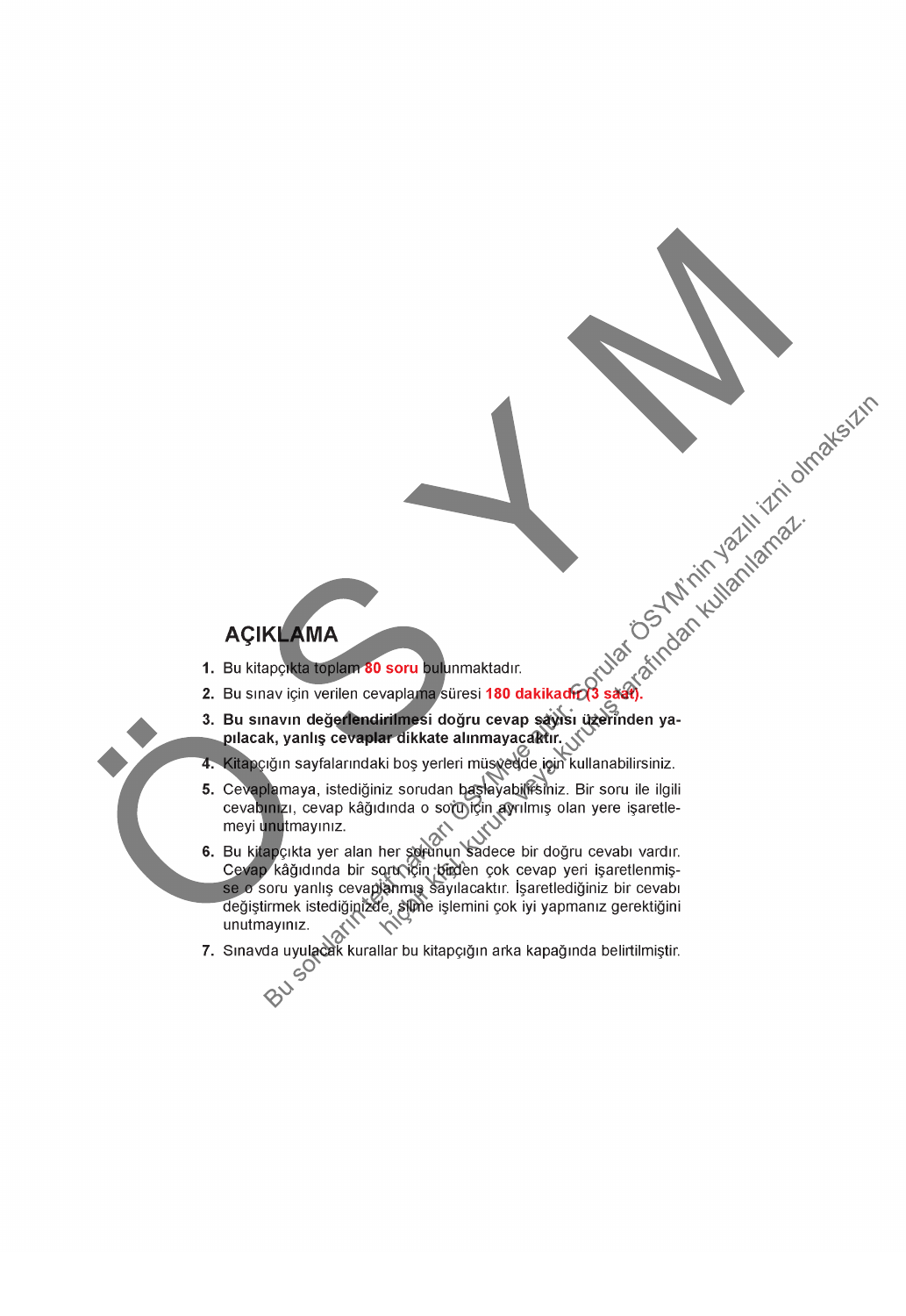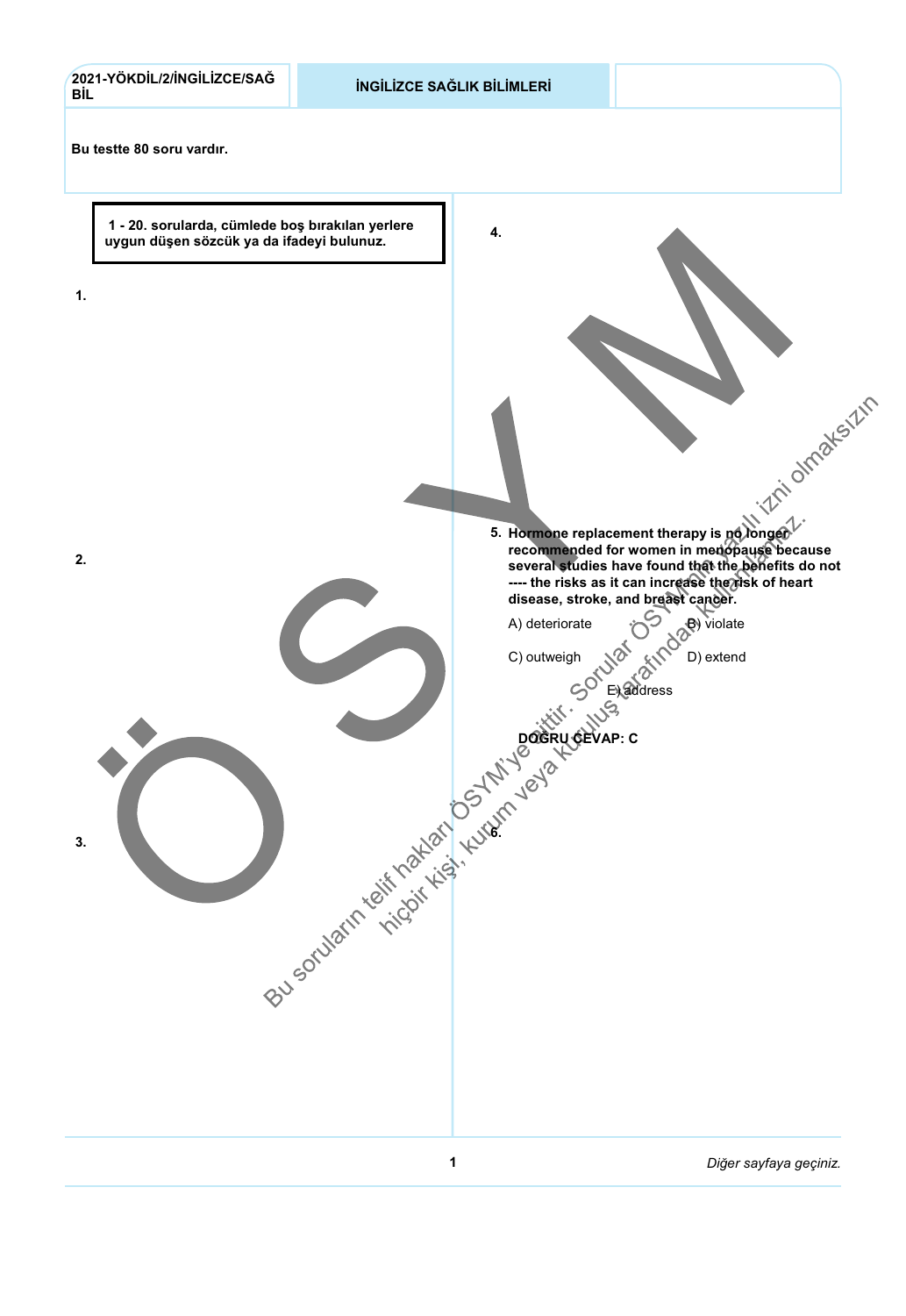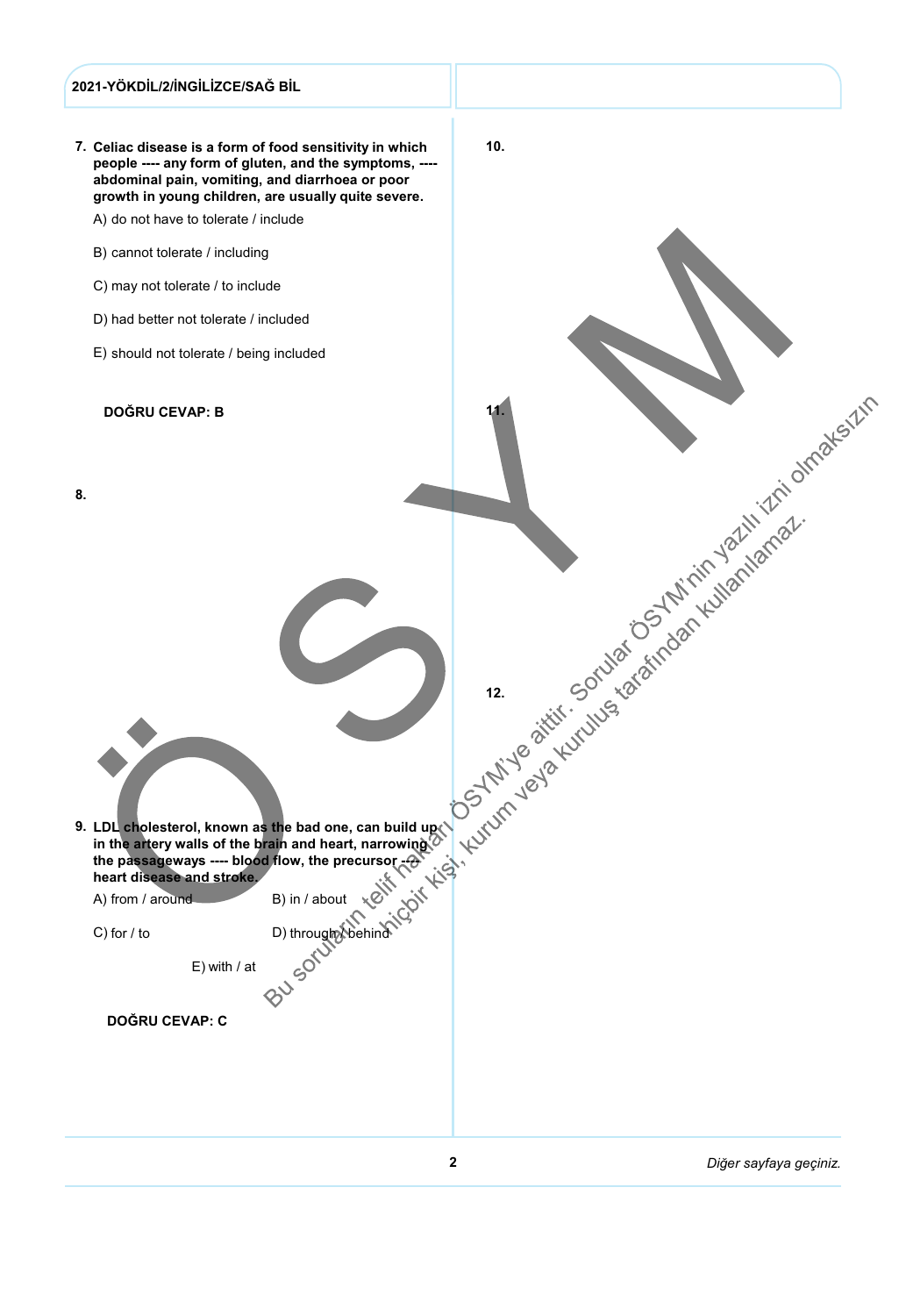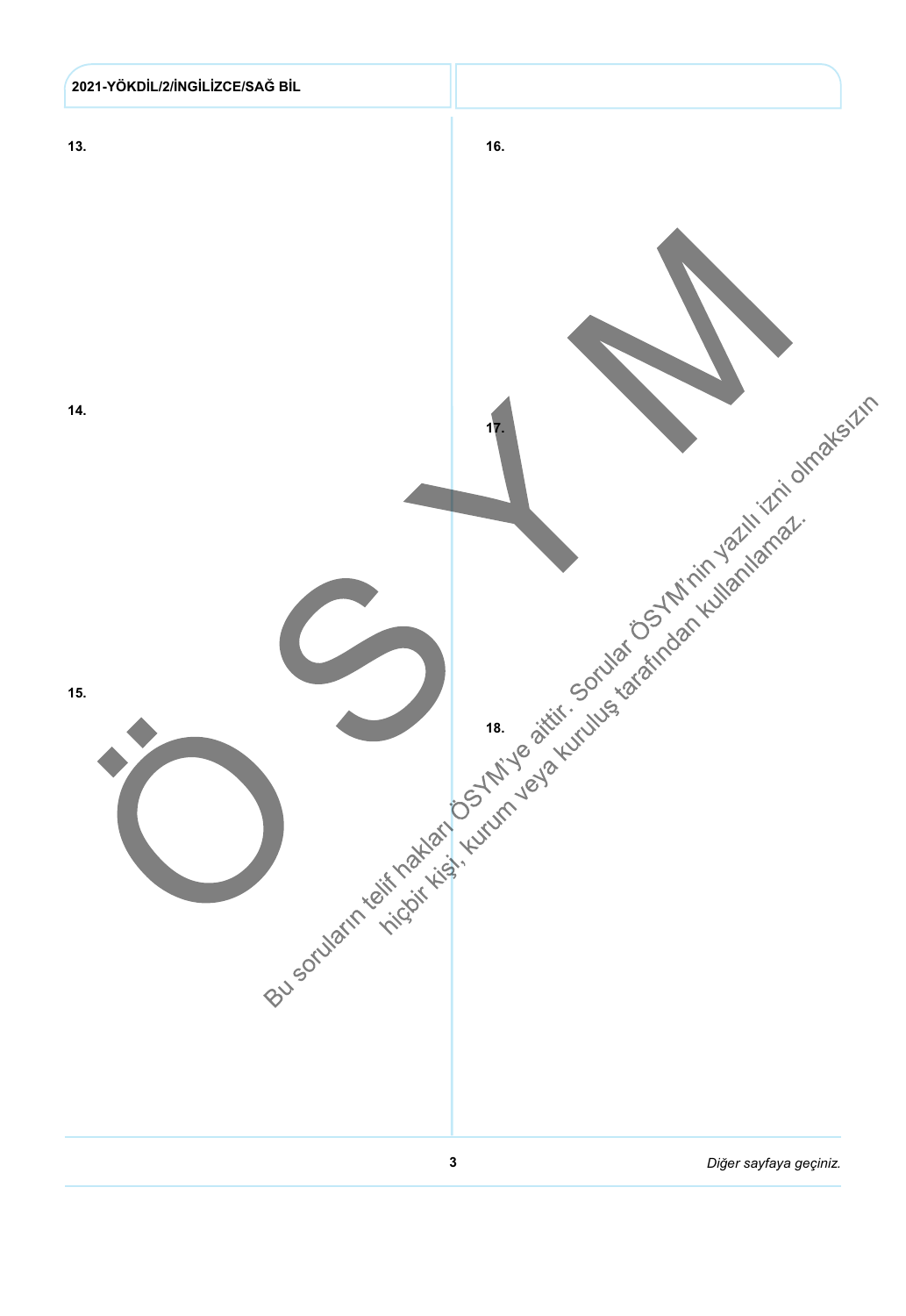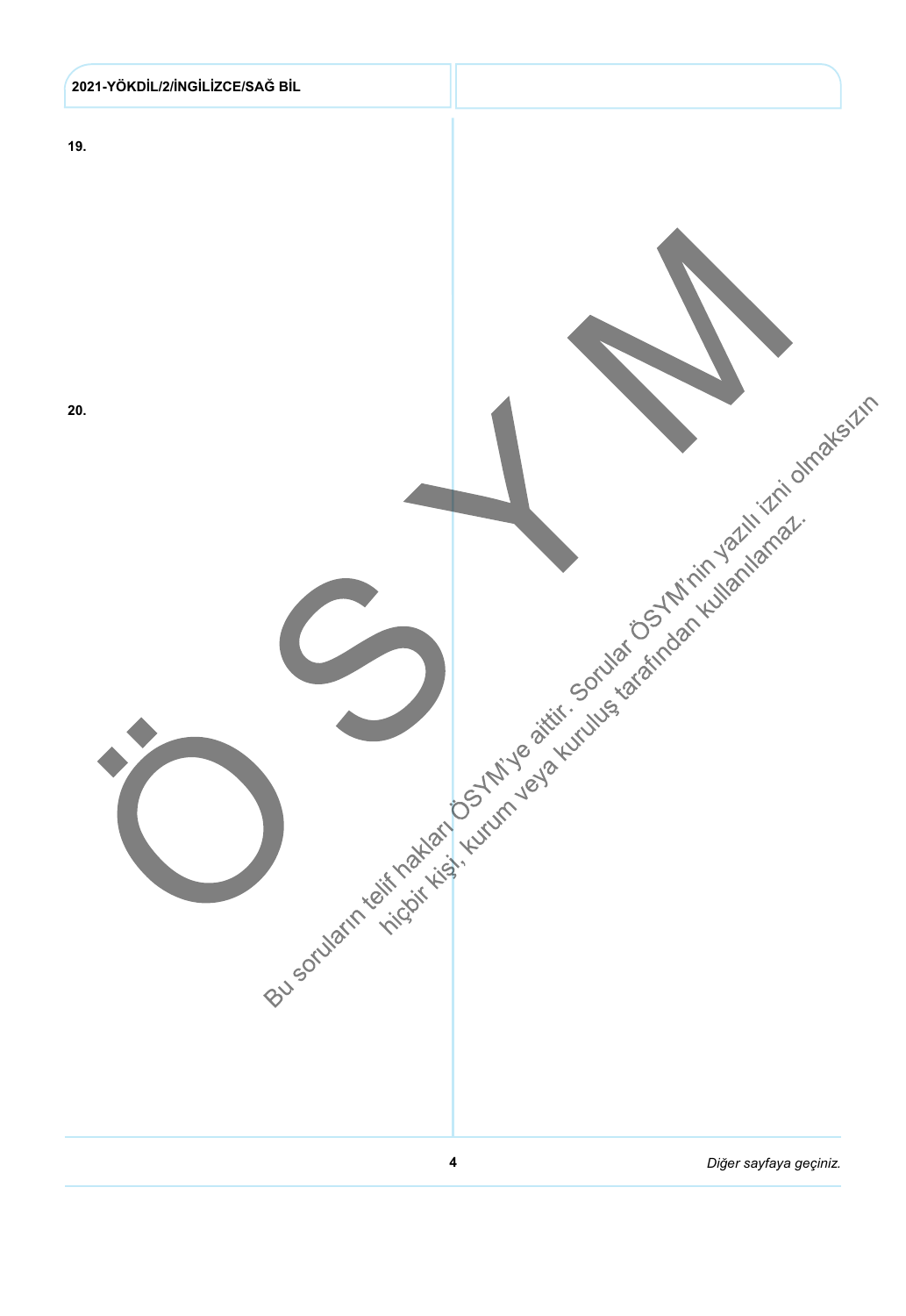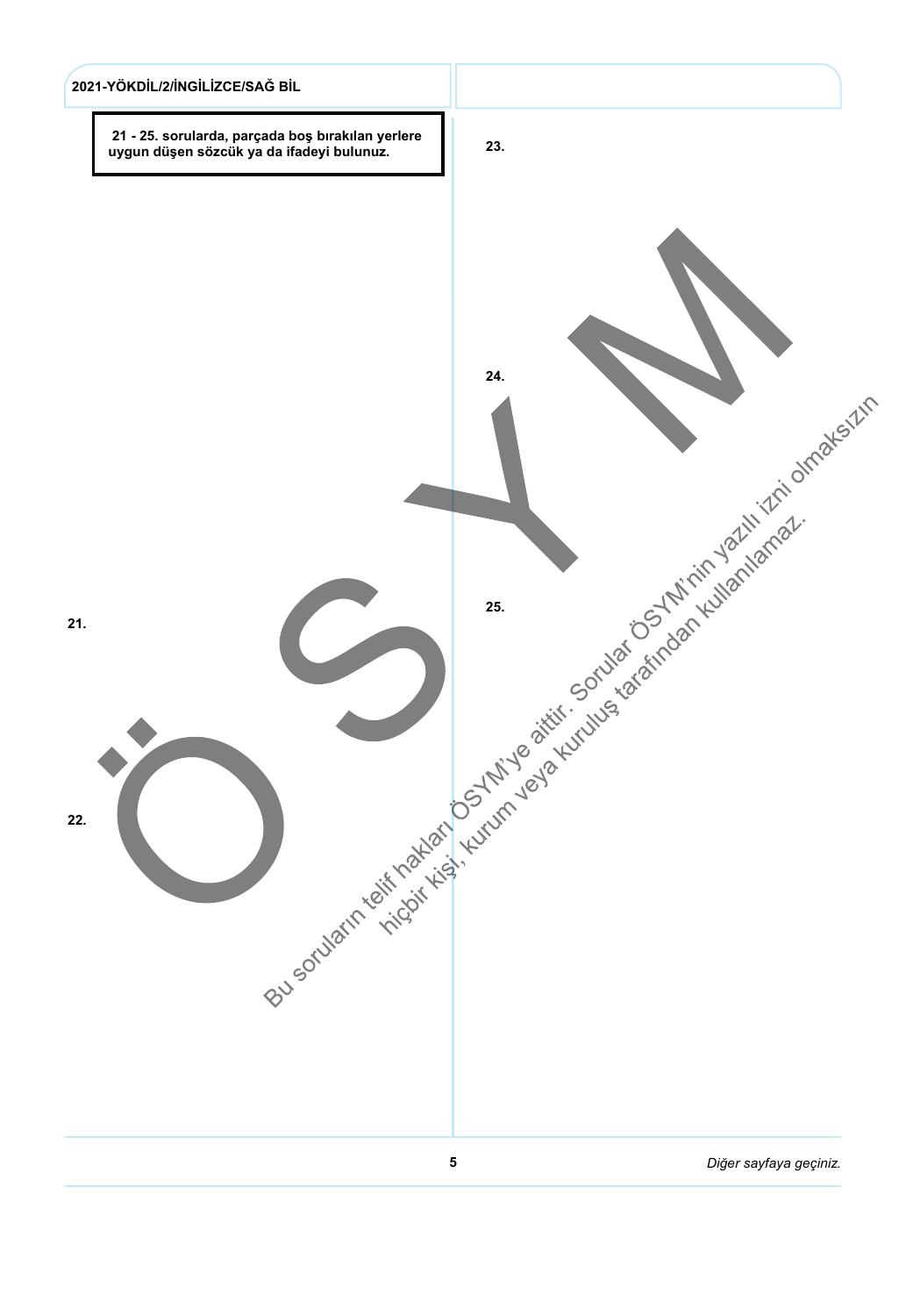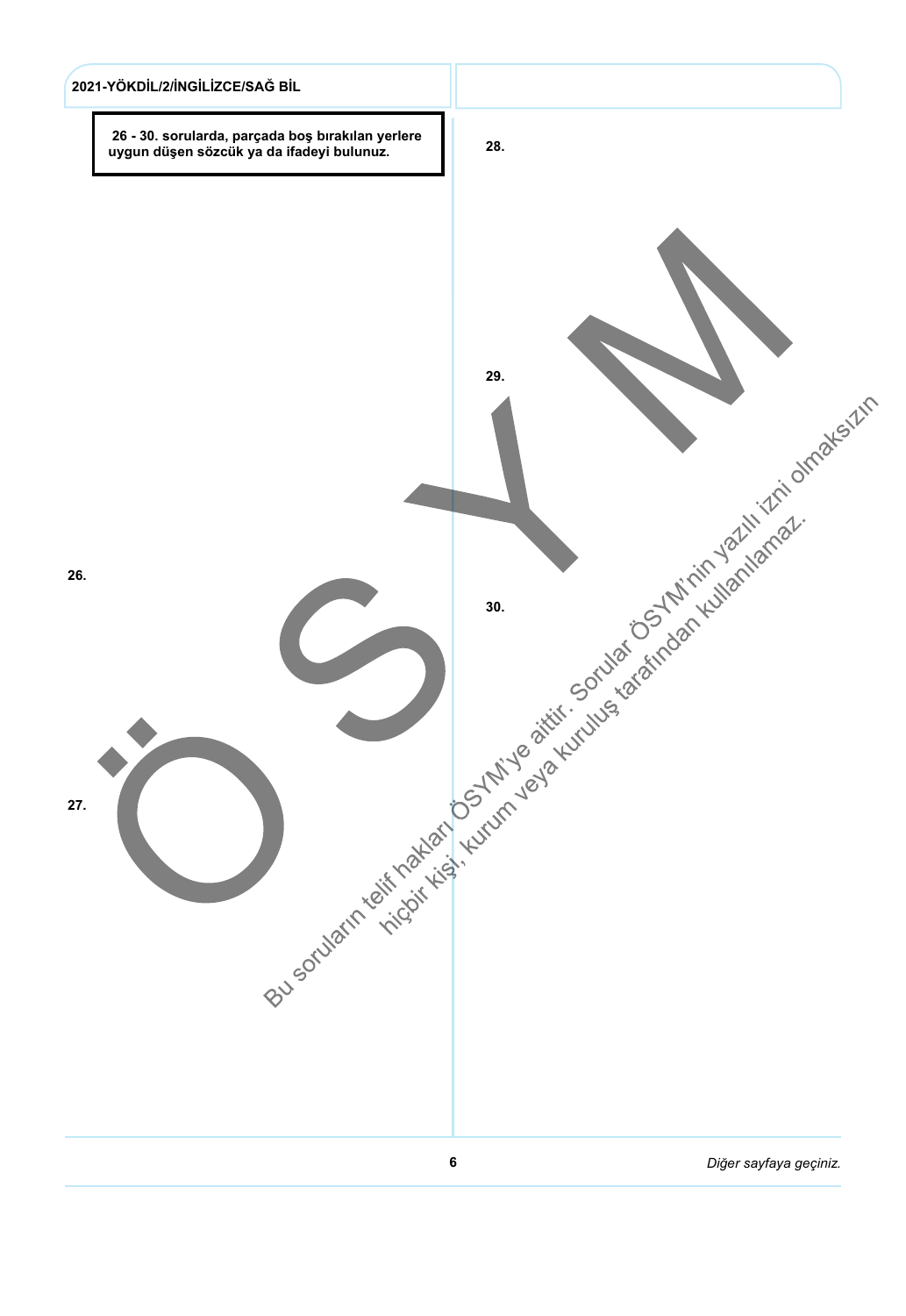

31.

 31 - 41. sorularda, verilen cümleyi uygun şekilde tamamlayan ifadeyi bulunuz.

33.

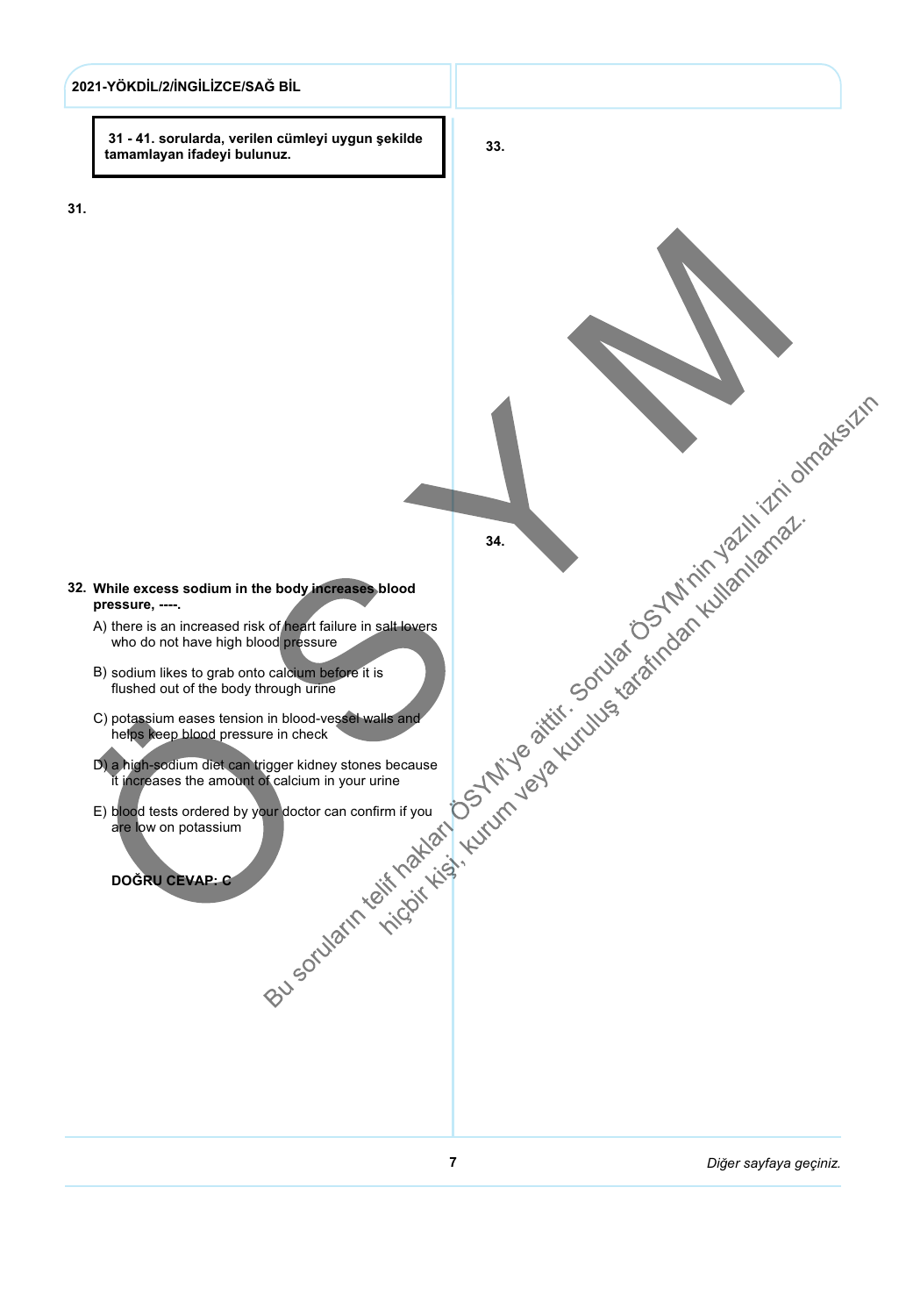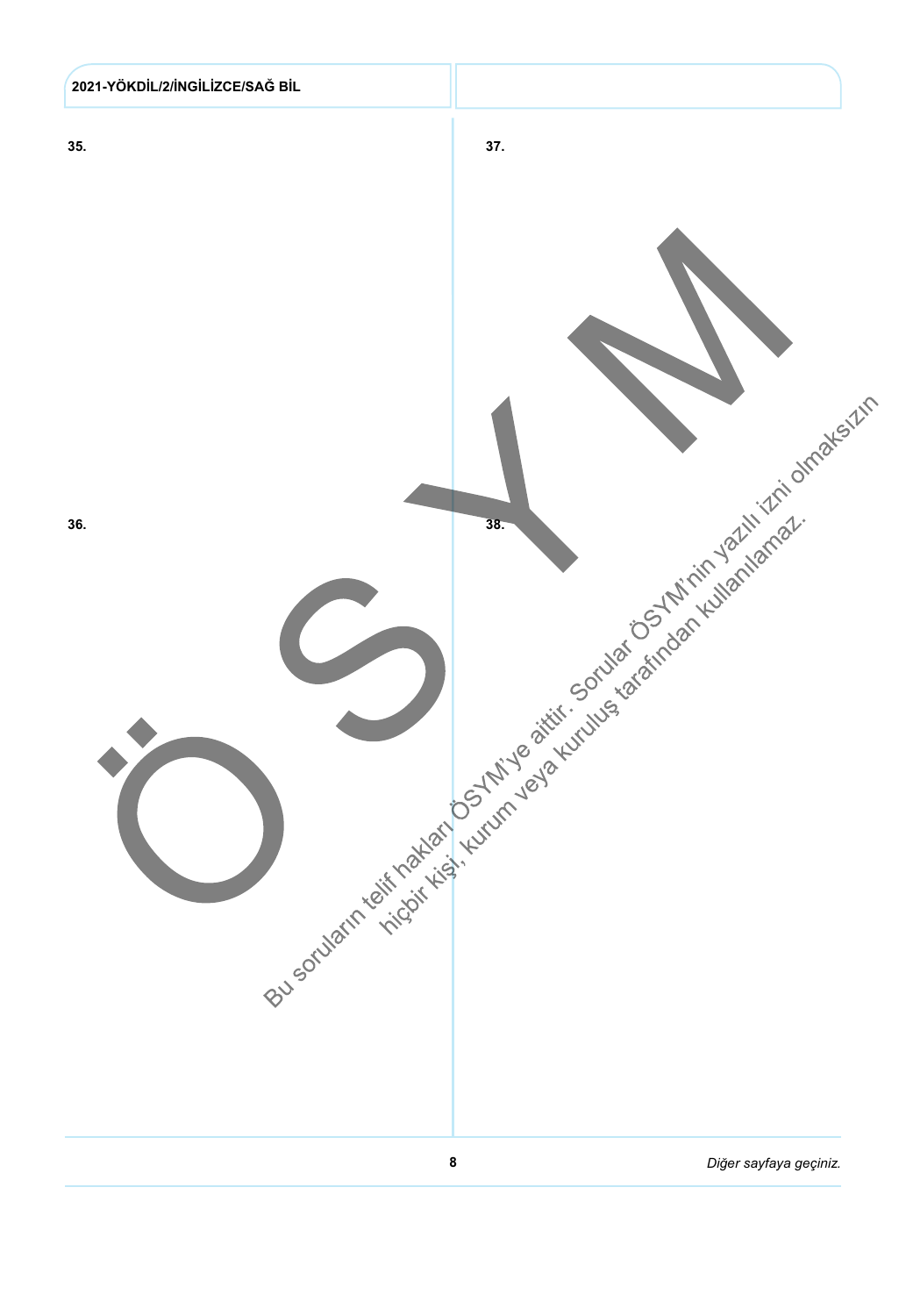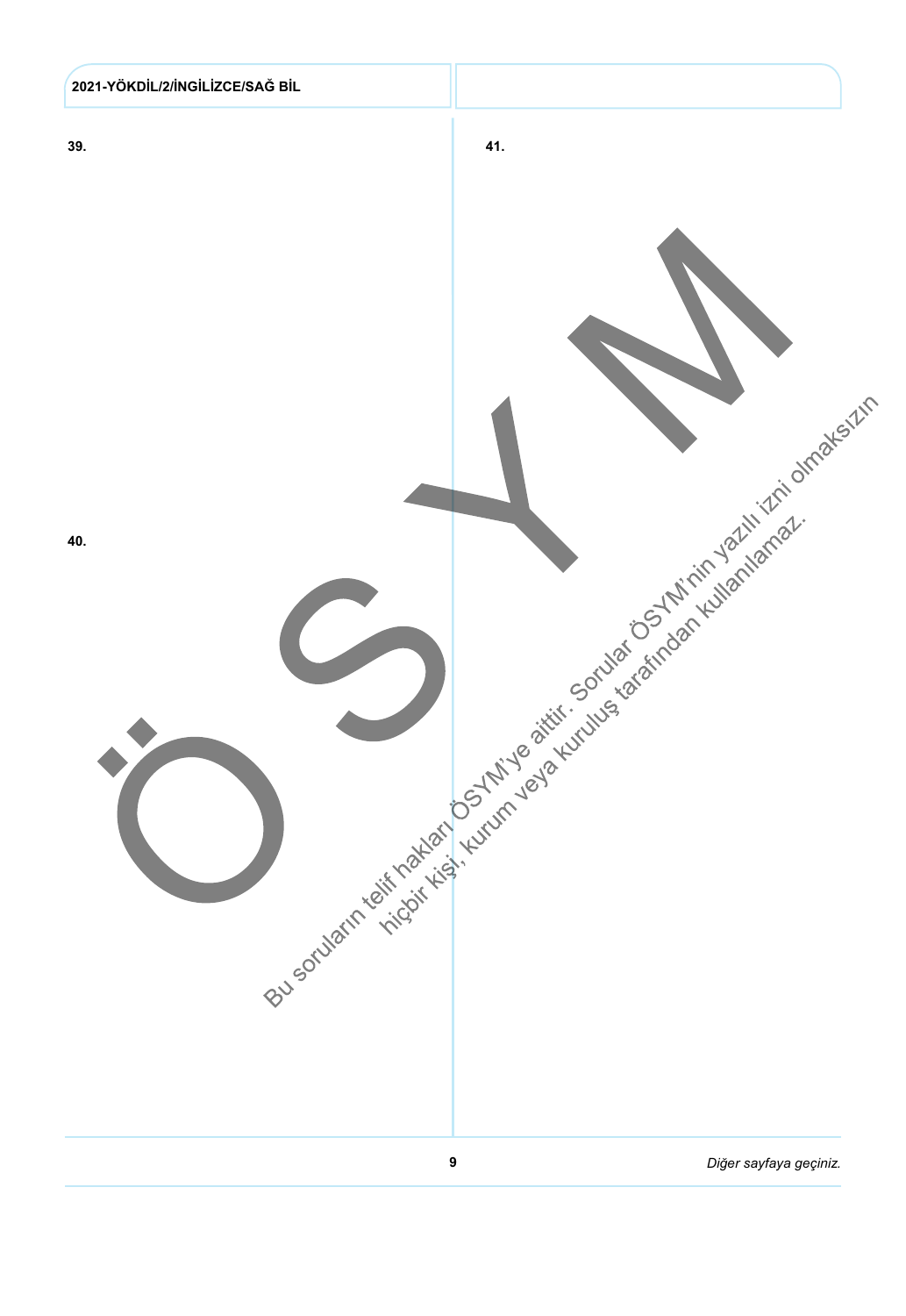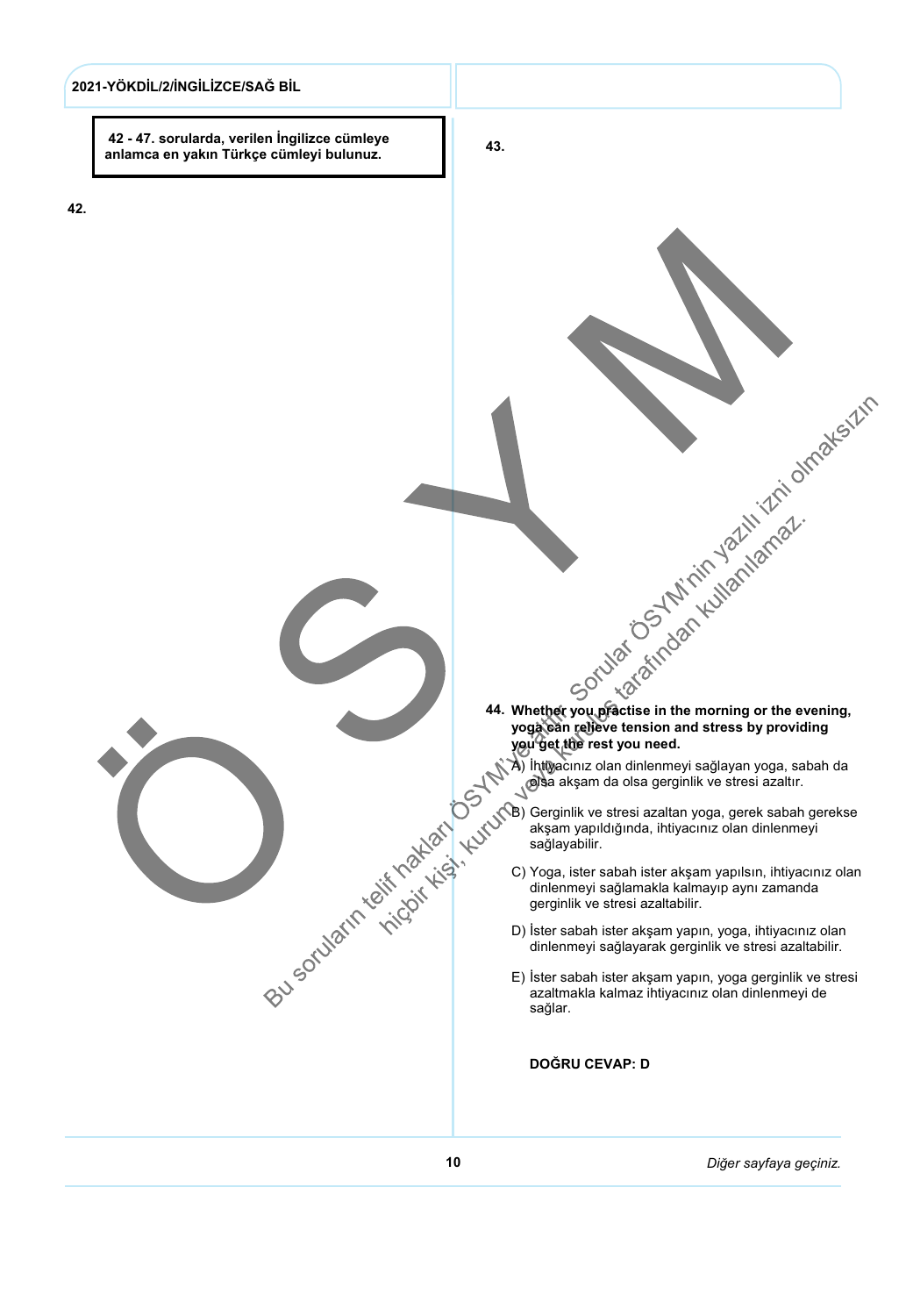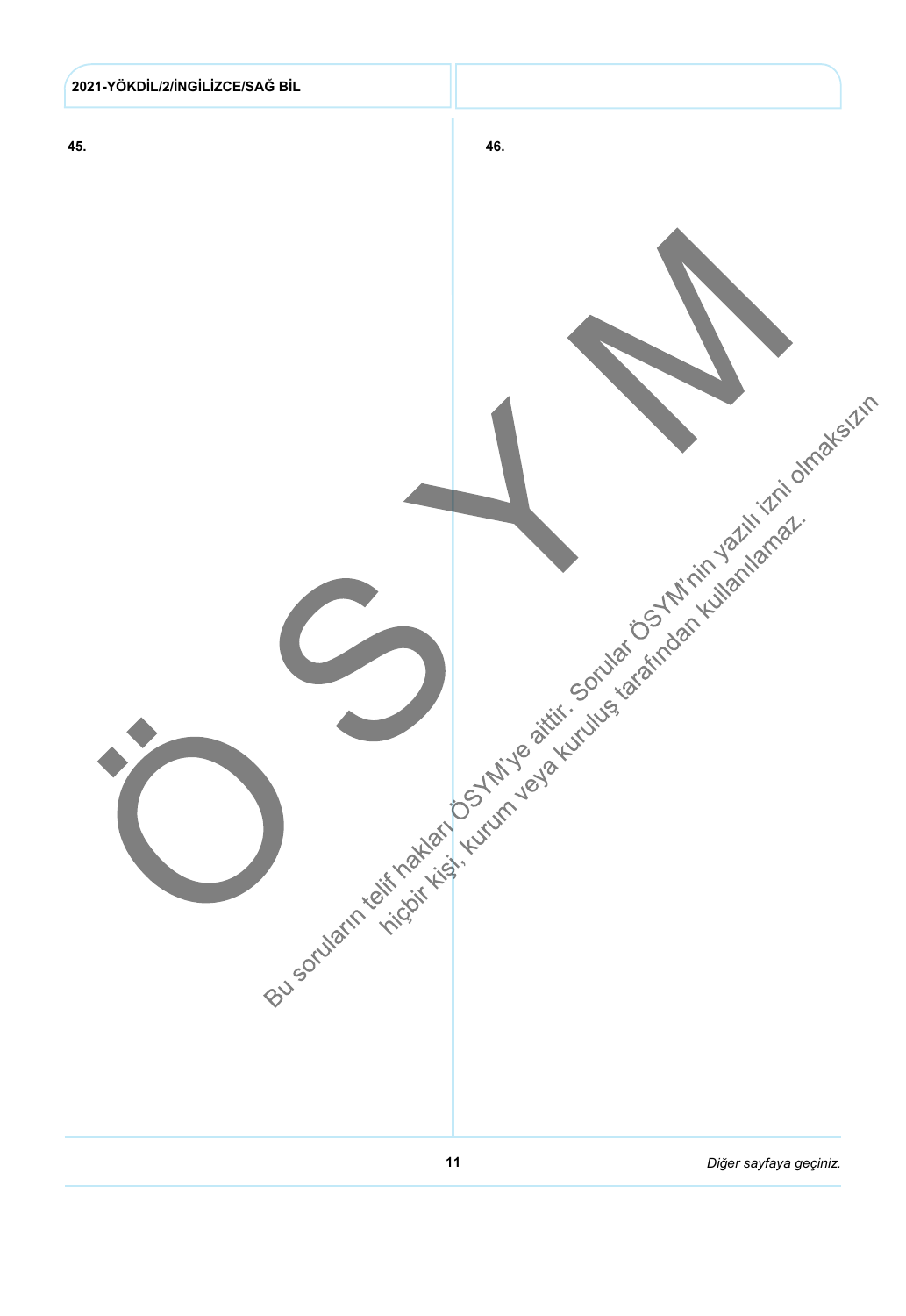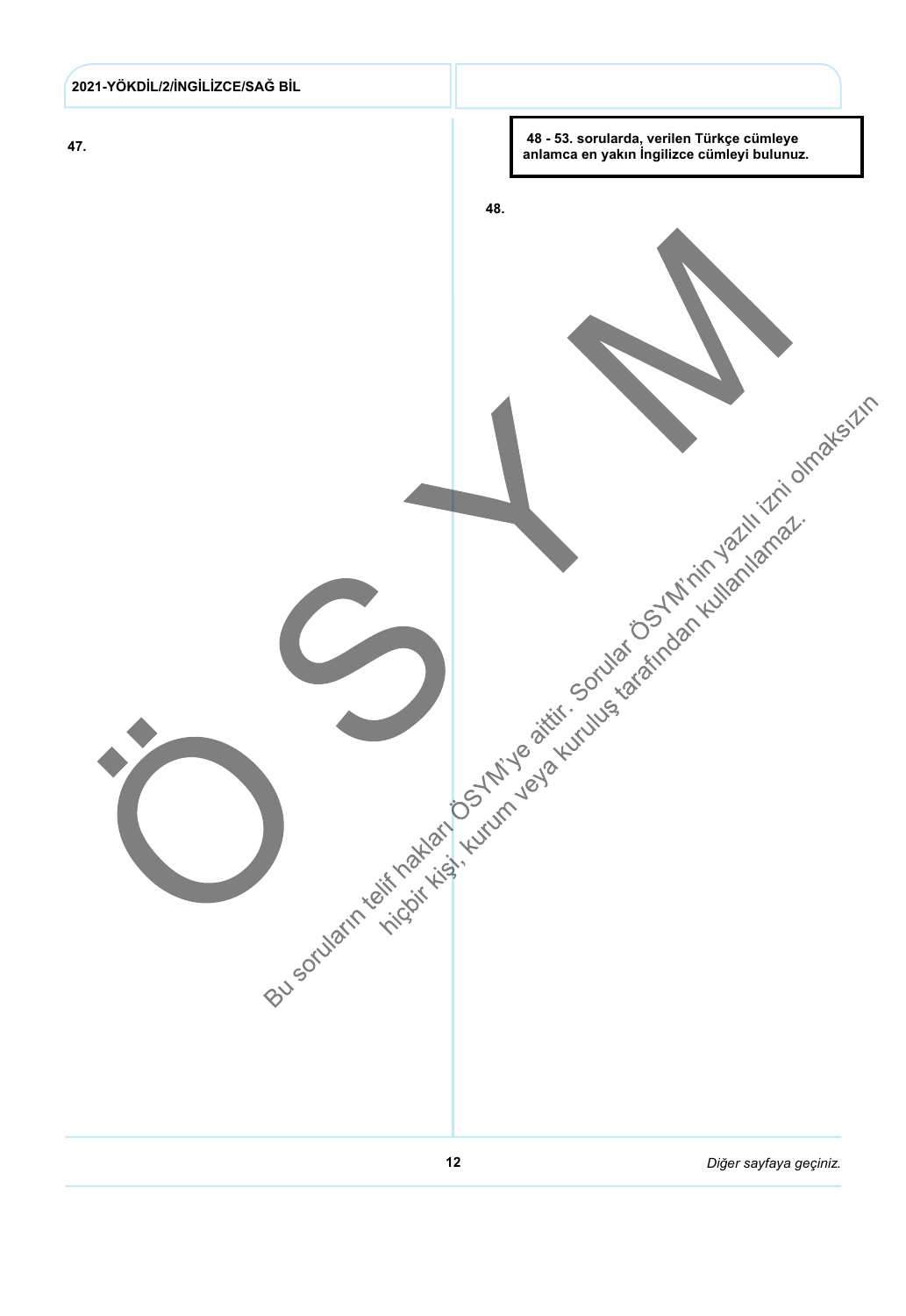| 2021-YÖKDİL/2/İNGİLİZCE/SAĞ BİL |                                                                                                                                                                                                                                                                                                                                                                                                                                                                                                                                                                                                                                                                                                                                                                                                                                                                                                                                                                                                                                                |
|---------------------------------|------------------------------------------------------------------------------------------------------------------------------------------------------------------------------------------------------------------------------------------------------------------------------------------------------------------------------------------------------------------------------------------------------------------------------------------------------------------------------------------------------------------------------------------------------------------------------------------------------------------------------------------------------------------------------------------------------------------------------------------------------------------------------------------------------------------------------------------------------------------------------------------------------------------------------------------------------------------------------------------------------------------------------------------------|
|                                 |                                                                                                                                                                                                                                                                                                                                                                                                                                                                                                                                                                                                                                                                                                                                                                                                                                                                                                                                                                                                                                                |
| 49.                             | 50. Hipertansiyon dâhil birçok sebebi olan kalp<br>yetmezliğinin hem eski hem de yeni tedavi<br>yöntemleriyle önlenmesi yoğun çaba ve konuyla ilgili<br>yeni araştırmalar gerektirmektedir.<br>A) Heart failure has several causes such as<br>hypertension, and its prevention through old and new<br>remedies requires a great deal of effort and relevant<br>new research.<br>B) The prevention of heart failure, which has many<br>causes including hypertension, through old and new<br>remedies, requires a great deal of effort and relevant<br>new research.<br>C) The prevention of heart failure through old and new<br>remedies requires a great deal of effort and relevant<br>new research into its various causes like hypertension.<br>remedies, there is a need for a great deal of effort and<br>Solution of the control of the control of the control of the control of the control of the control of the control of the control of the control of the control of the control of the control of the control of the control of |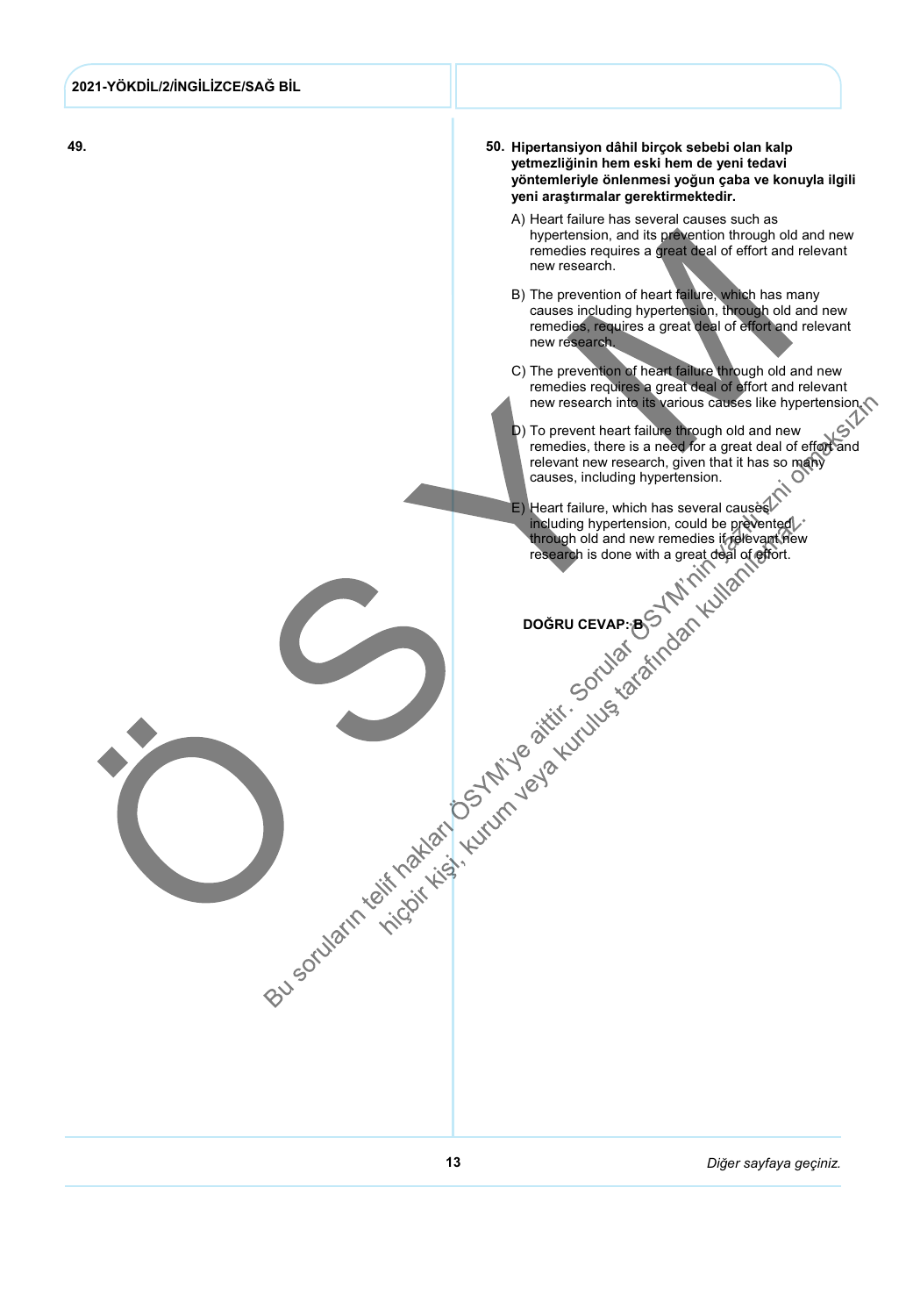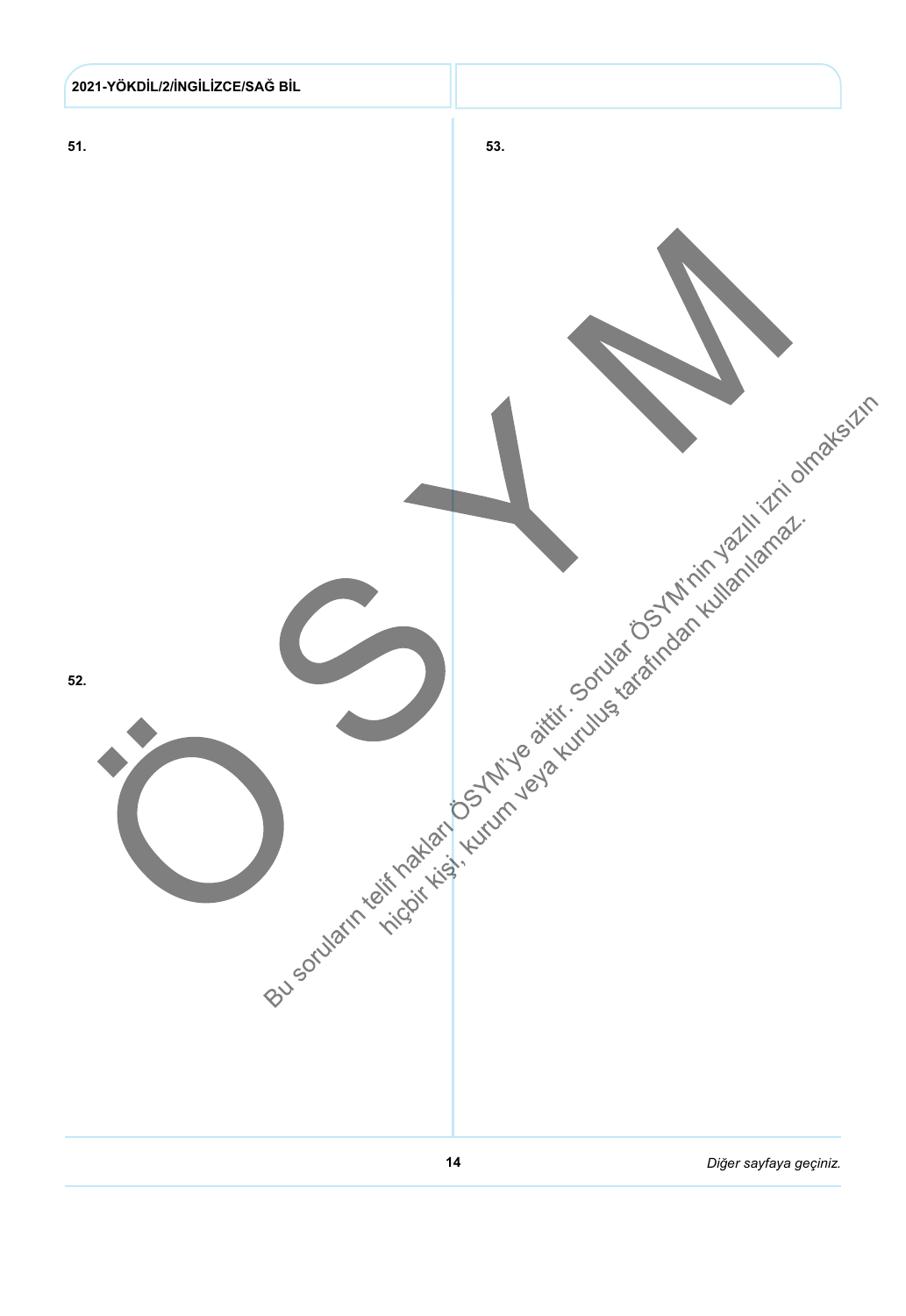![](_page_16_Figure_0.jpeg)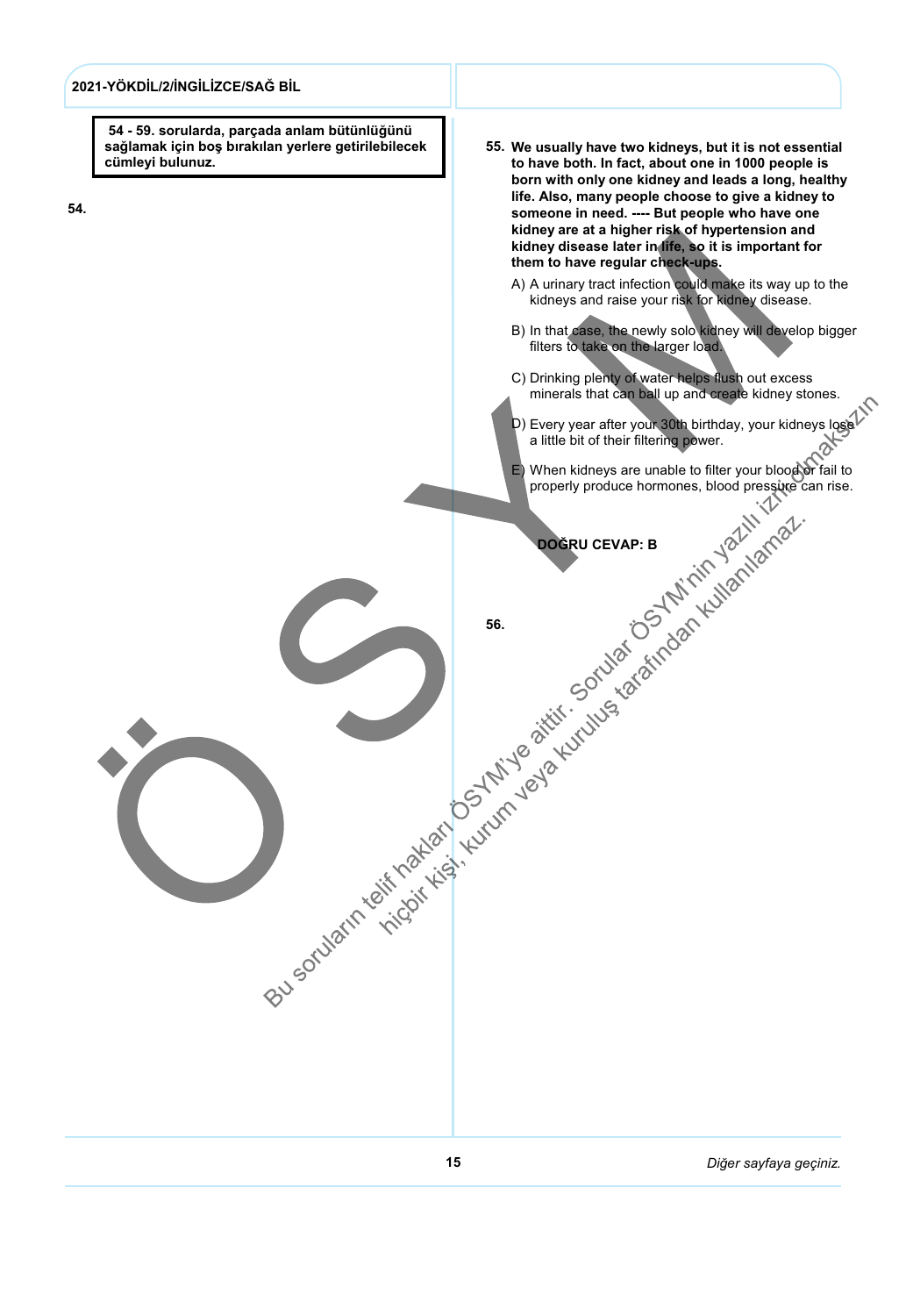![](_page_17_Figure_0.jpeg)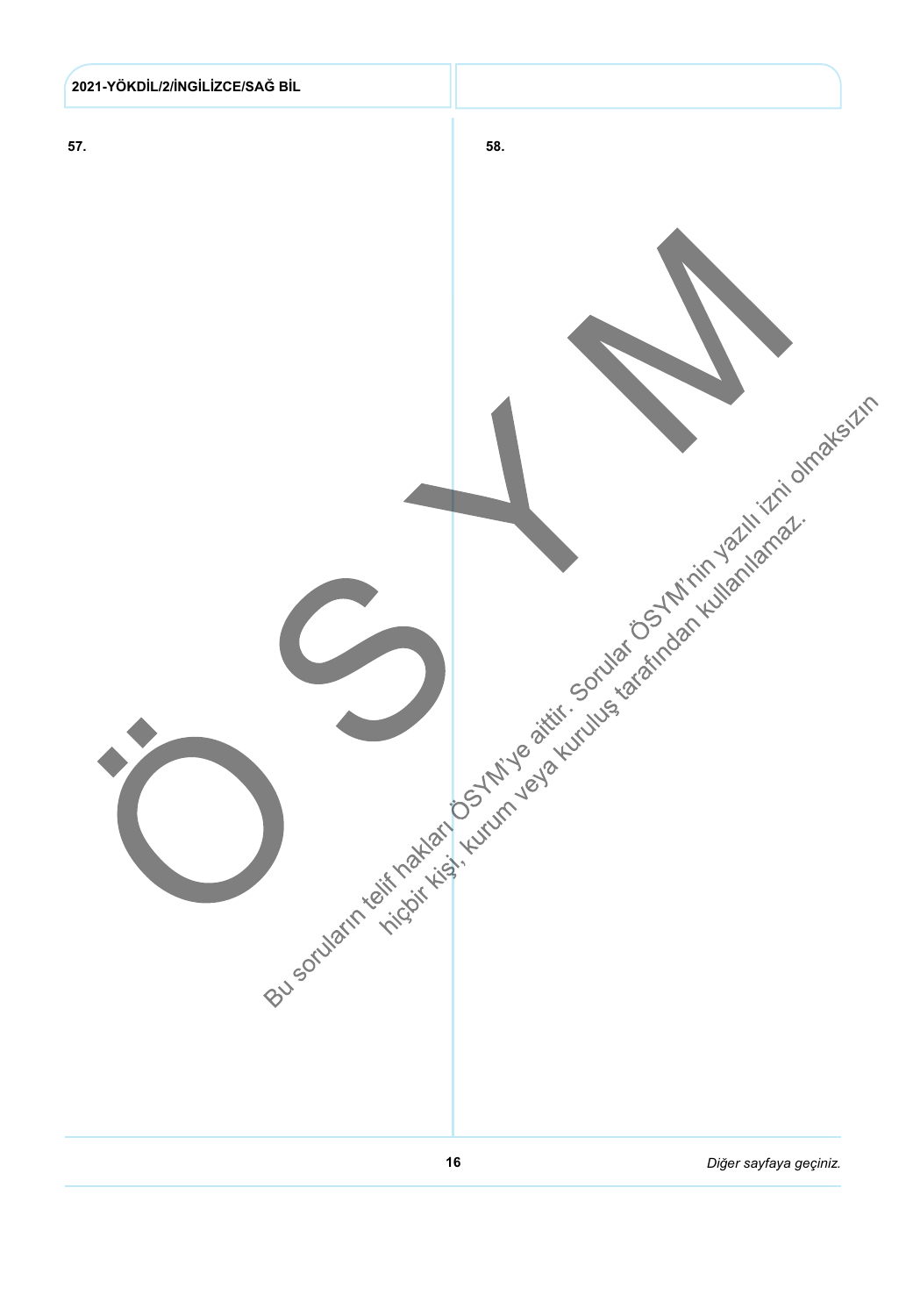![](_page_18_Figure_0.jpeg)

59.

![](_page_18_Figure_2.jpeg)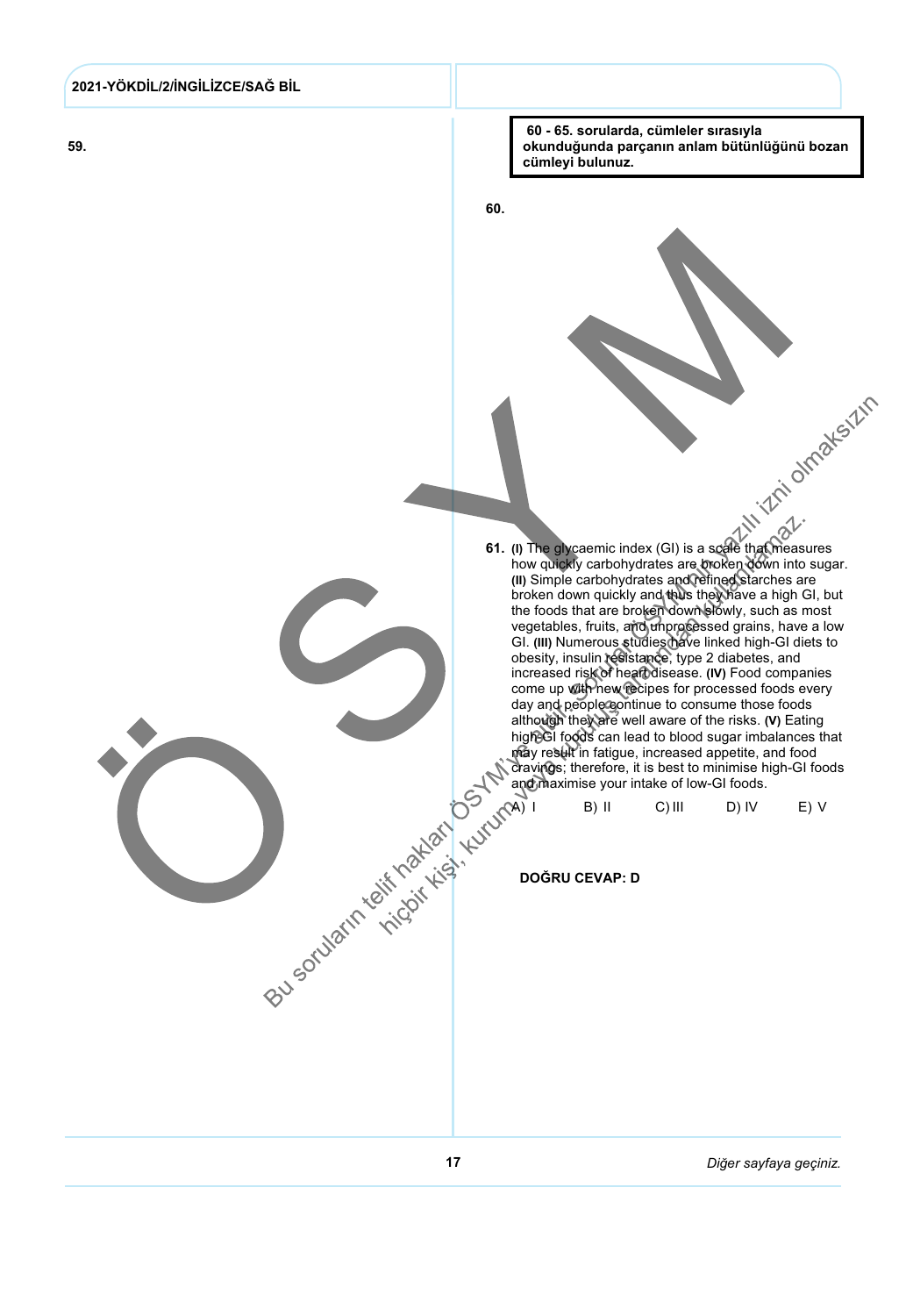![](_page_19_Figure_0.jpeg)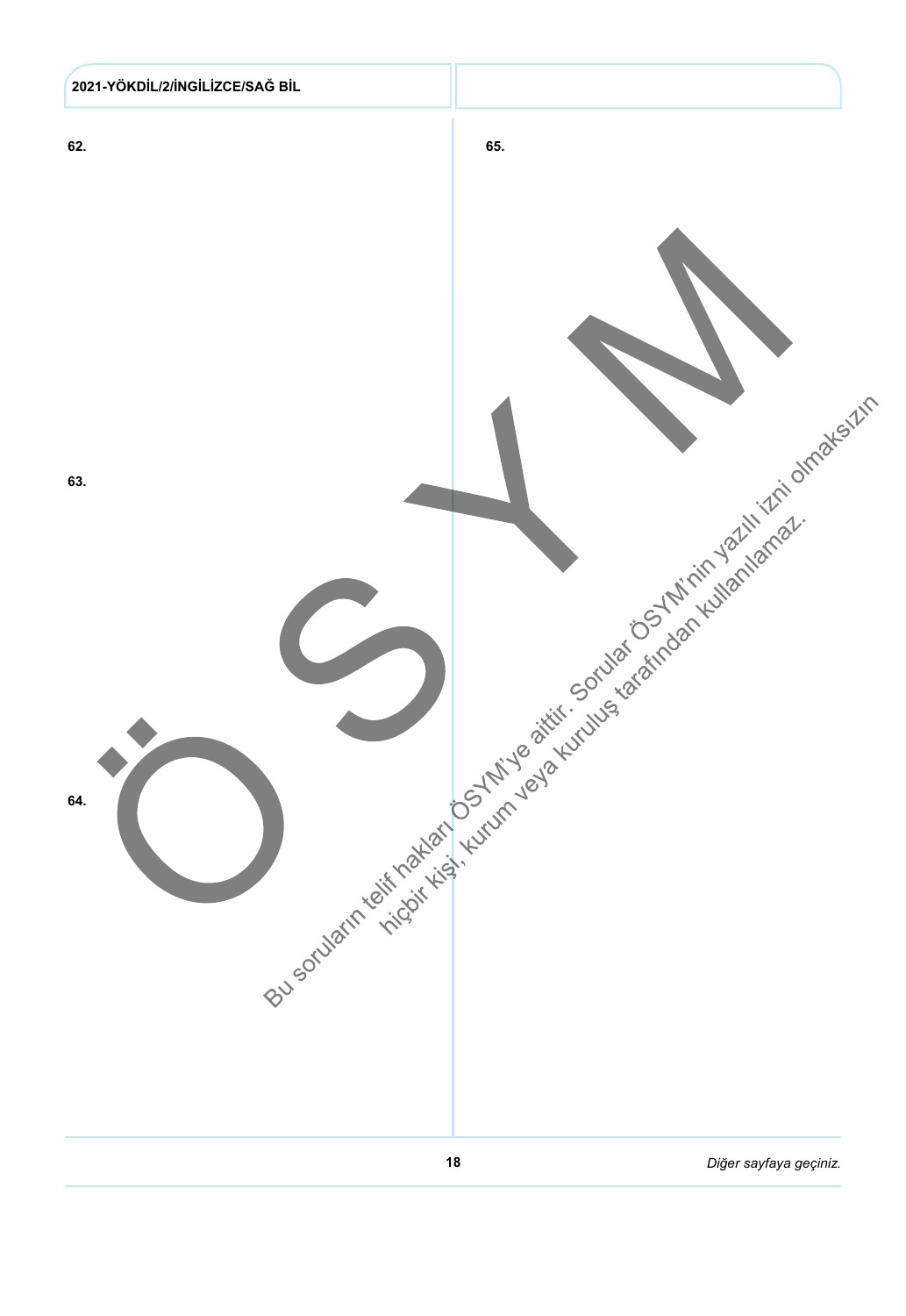![](_page_20_Figure_0.jpeg)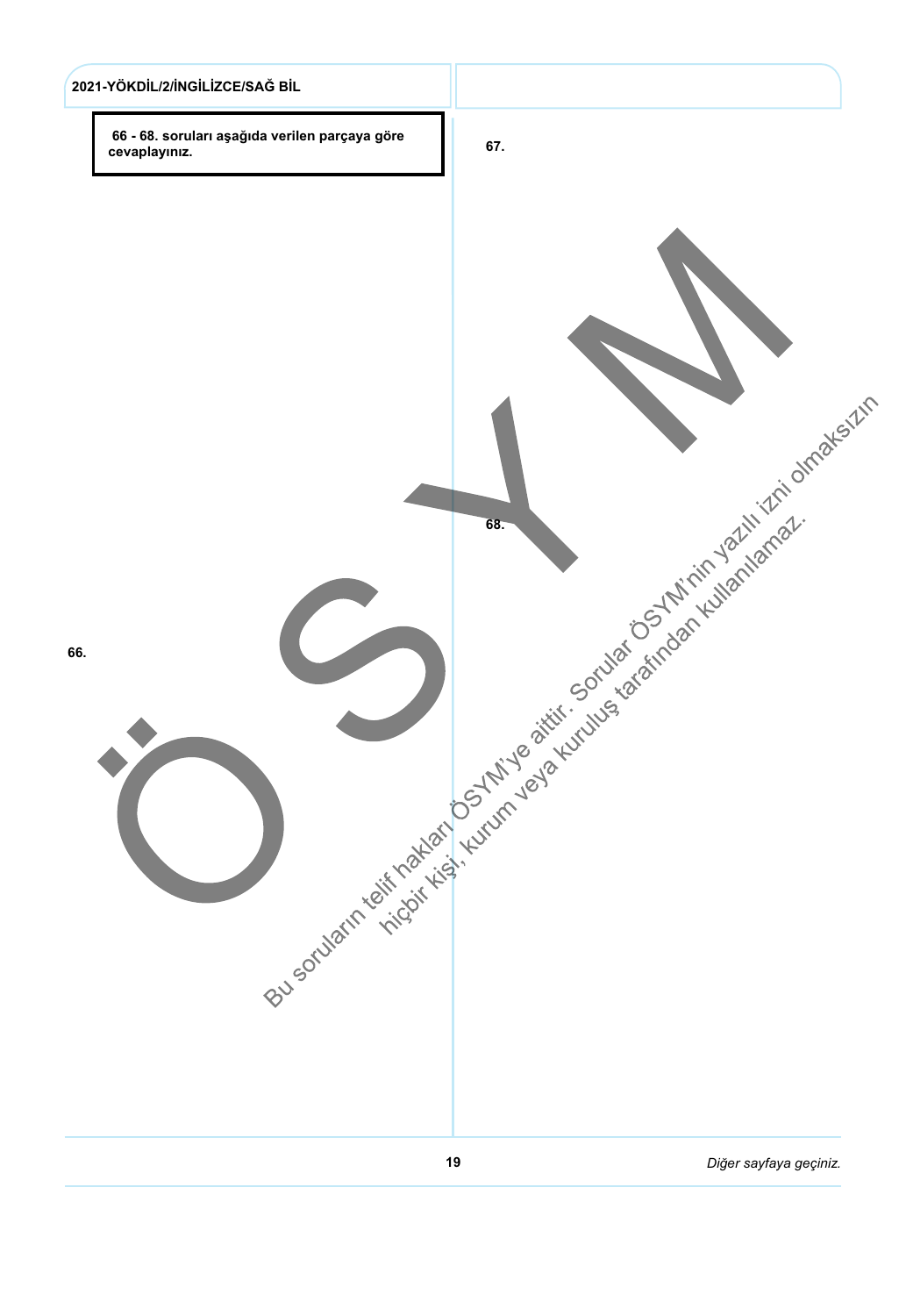![](_page_21_Figure_0.jpeg)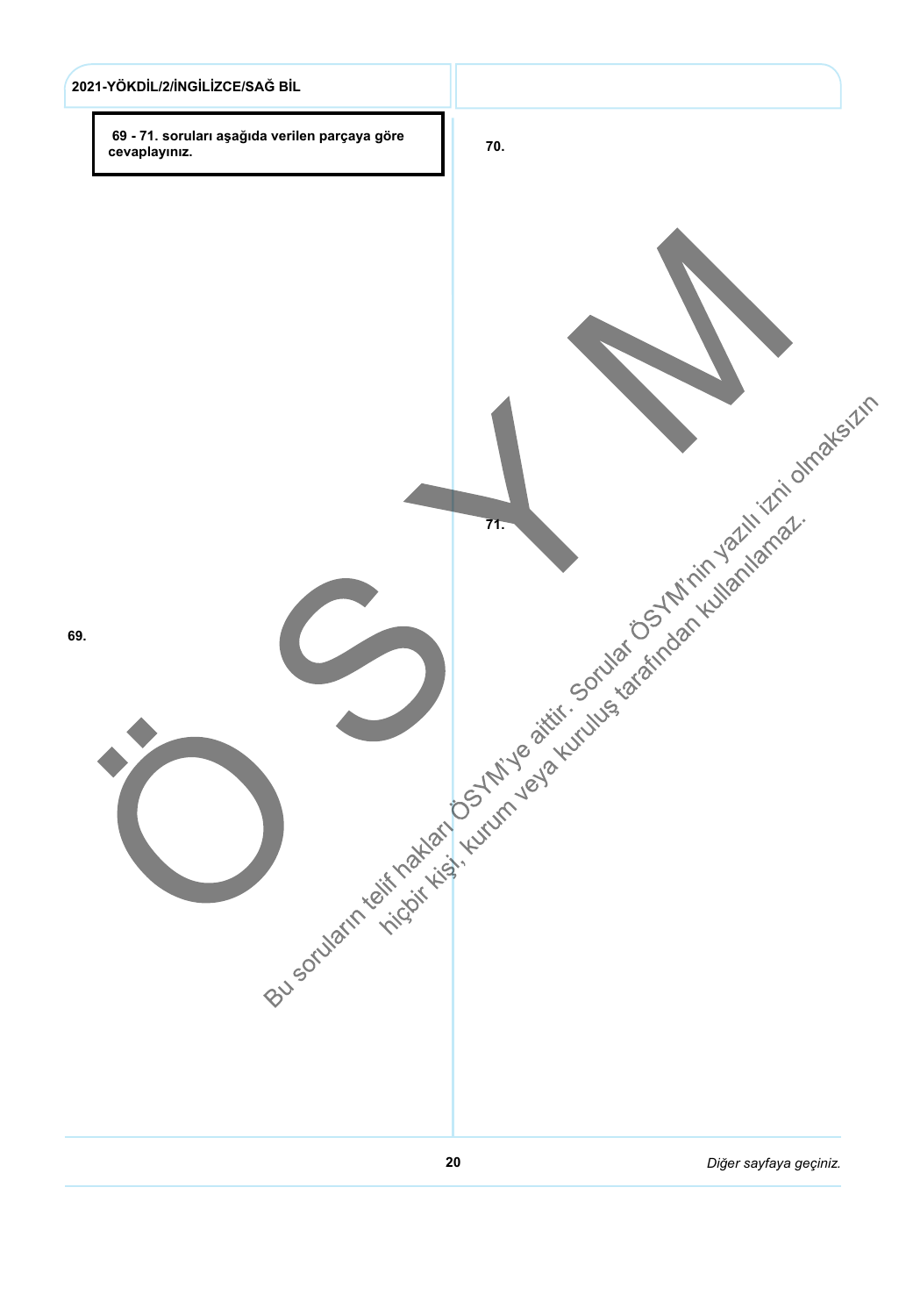![](_page_22_Figure_0.jpeg)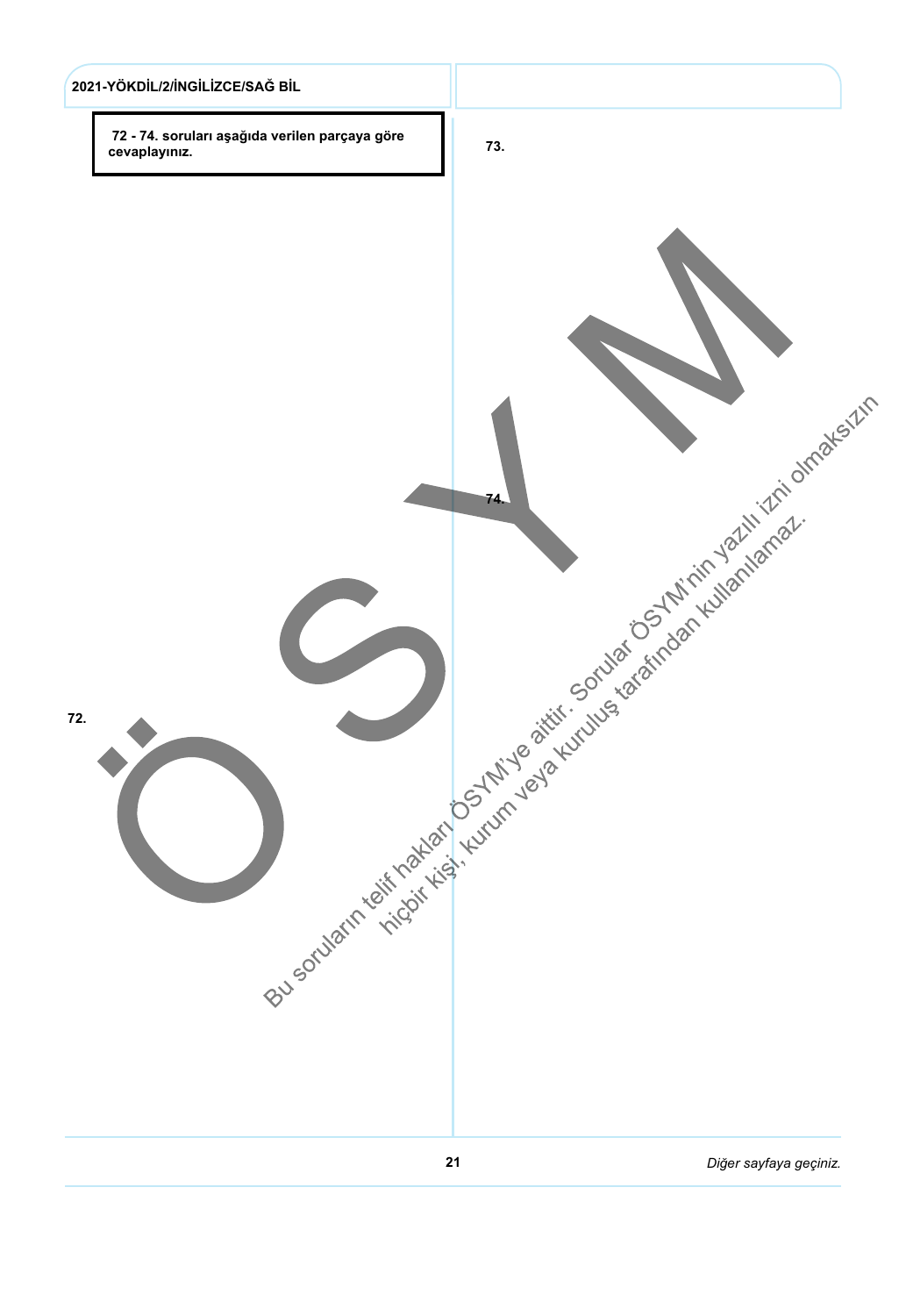![](_page_23_Figure_0.jpeg)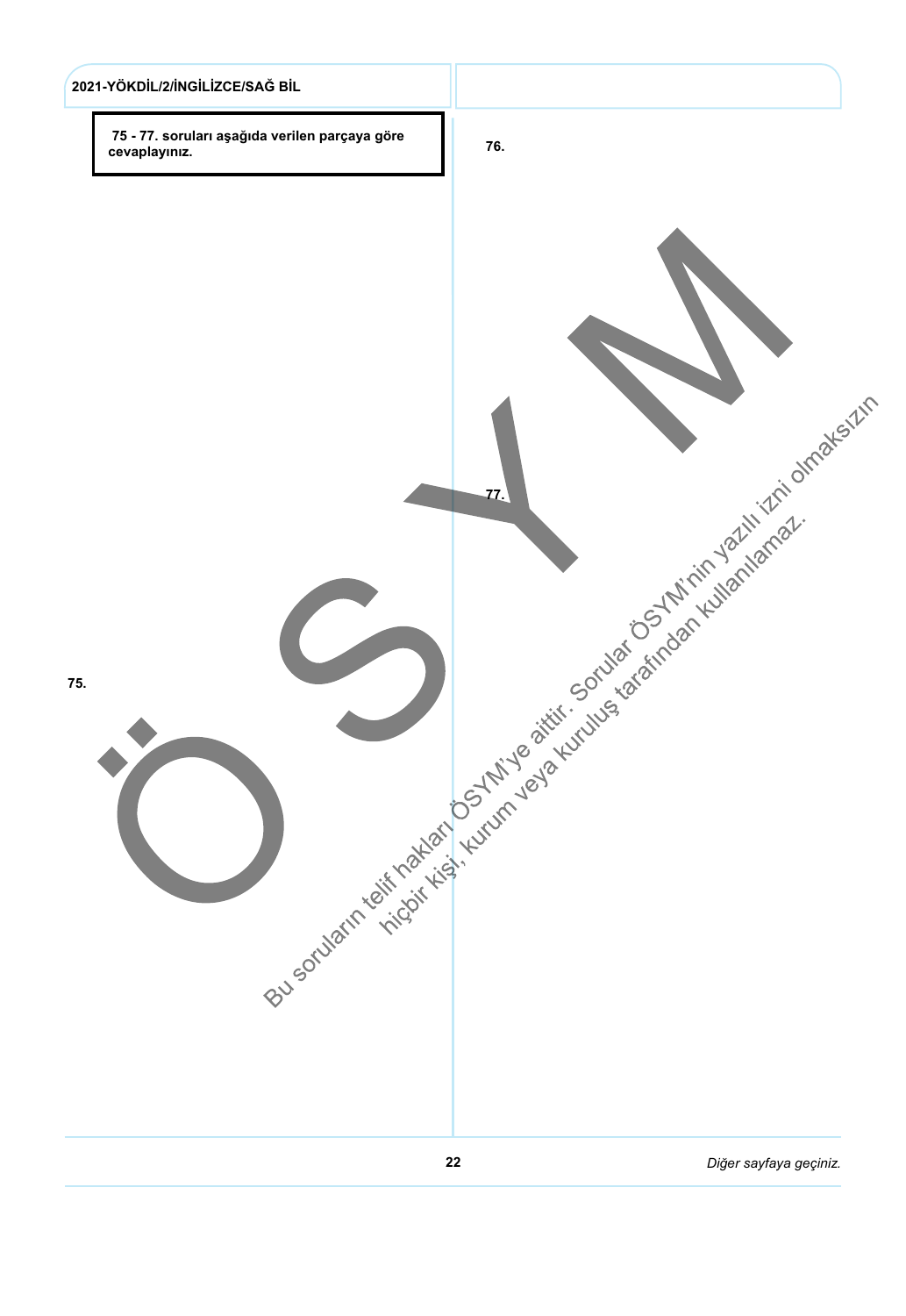![](_page_24_Figure_0.jpeg)